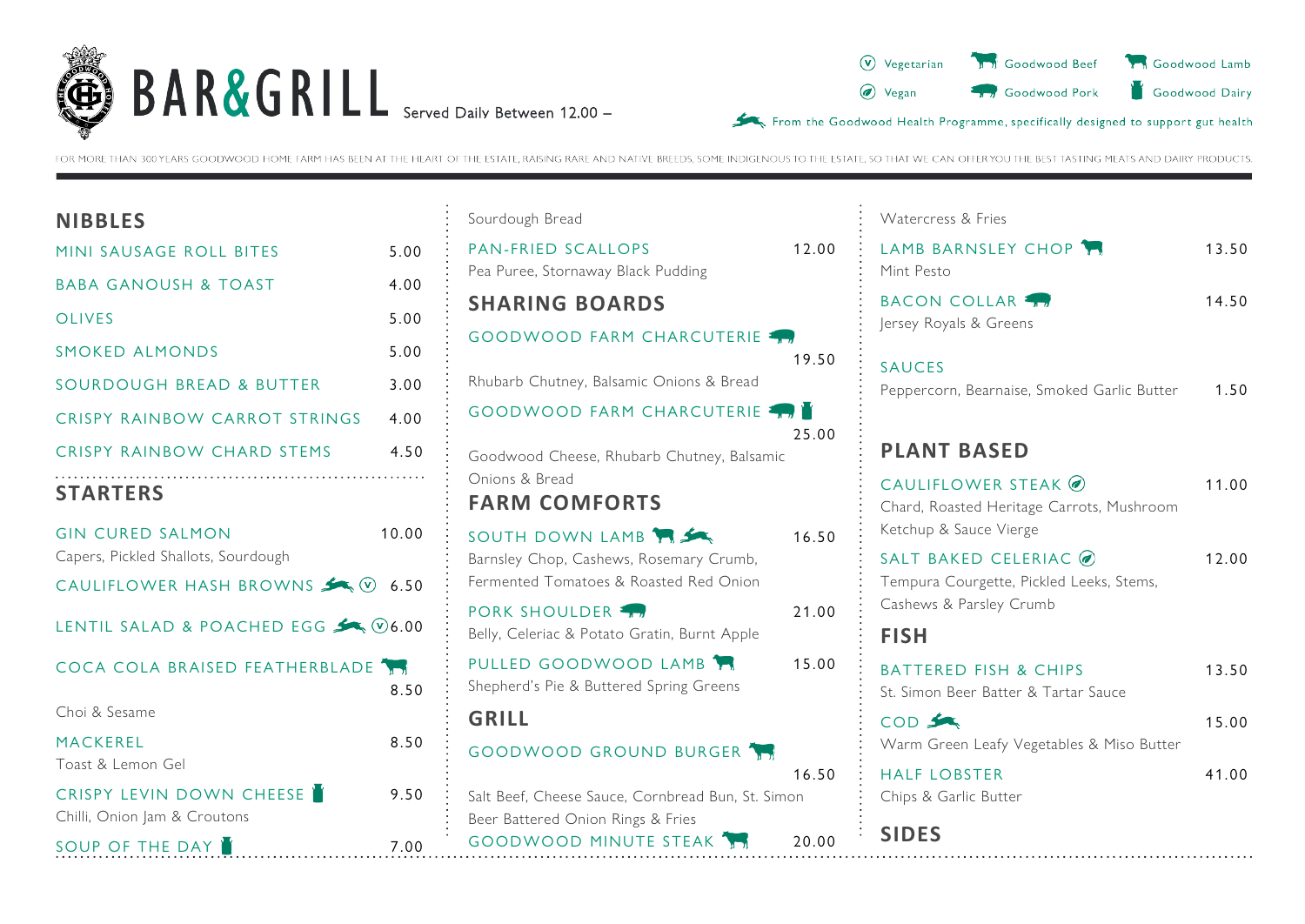| SPRING GREENS                                     | 4.50             | Collar of Bacon, Lettuce, Tomato, Egg & Salt Beef |       | LINE CAUGHT SOUTH COAST COD                   |      |
|---------------------------------------------------|------------------|---------------------------------------------------|-------|-----------------------------------------------|------|
| Goodwood Bacon Pieces                             |                  | <b>VEGAN CLUB</b> ⊘                               | 10.50 | Fries                                         |      |
| BRASSICA STEMS V                                  | 4.25             | Falafel, Avocado, Hummus, Lettuce, Tomato,        |       | MINUTE STEAK                                  |      |
| Smoked Garlic & Parsley Butter                    |                  | Vegan Mayonnaise                                  |       | Fries, Broccoli                               |      |
| <b>BUTTERNUT SQUASH V</b><br>Walnut & Blue Cheese | 4.25             | HOME FARM SALT BEEF                               | 8.25  | <b>GOODWOOD BEEF BURGER</b>                   |      |
|                                                   |                  | Gherkin, Watercress & Grain Mustard Mayonnaise    |       | Fries, Charlton Cheddar                       |      |
| FRIES // DIRTY FRIES                              | $4.00$ // $4.75$ | CHARLTON CHEESE                                   | 8.50  |                                               |      |
| TRIPLE COOKED CHIPS                               | 4.50             | Rhubarb Chutney                                   |       | <b>PUDDINGS</b>                               | 3.00 |
|                                                   |                  |                                                   |       | TWO SCOOPS OF ICE CREAM                       |      |
| CREAMED PARSLEY MASH $\odot$                      | 4.25             | <b>PRAWN &amp; BACON</b>                          | 12.50 | Vanilla, Chocolate, Strawberry                |      |
| <b>DESSERTS</b>                                   |                  | Marie Rose Sauce & Gem Lettuce                    |       |                                               |      |
|                                                   |                  |                                                   |       | <b>CHOCOLATE BROWNIE</b><br>Vanilla Ice Cream |      |
| <b>BURNT GOODWOOD CUSTARD</b><br>Honeycomb        | 6.00             |                                                   |       |                                               |      |
| <b>TREACLE TART</b>                               | 6.25             |                                                   |       | MIXED BERRIES                                 |      |
| Clotted Cream & Orange Gel                        |                  | <b>KIDS MENU</b>                                  |       |                                               |      |
| LEMON & GINGERNUT CHEESECAKE                      | 6.50             |                                                   |       |                                               |      |
| PINEAPPLE TATIN                                   | 6.50             |                                                   |       | <b>HOT DRINKS</b>                             |      |
| Coconut Sorbet                                    |                  | <b>STARTERS</b>                                   | 4.00  | All Our Hot Drinks Are Made With Goodwood     |      |
| CHI SEED KEFIR                                    | 4.00             |                                                   |       | Organic Milk                                  |      |
| Mango, Passionfruit                               |                  | SOUP OF THE DAY                                   |       | CAPPUCCINO // LATTE // FLAT WHITE 3.70        |      |
| <b>GOODWOOD FARM CHEESE SELECTION</b>             |                  | Sourdough Bread & Butter                          |       | SINGLE ESPRESSO                               | 2.80 |
|                                                   | 9.00             | <b>HUMMUS</b>                                     |       |                                               |      |
|                                                   |                  | Cucumber & Carrot Sticks                          |       | <b>DOUBLE ESPRESSO</b>                        | 3.00 |
|                                                   |                  | <b>GOODWOOD PORK MINI SAUSAGE ROLLS</b>           |       | <b>MOCHA</b>                                  | 3.70 |
| <b>SANDWICHES</b>                                 |                  | Burnt Apple Sauce                                 |       | AMERICANO                                     | 3.10 |
| Available On Either White Or Brown Bread          |                  |                                                   |       | <b>MACCHIATO</b>                              | 3.70 |
|                                                   |                  | <b>MAINS</b>                                      | 8.00  | <b>HOT CHOCOLATE</b>                          | 3.70 |
| GOODWOOD CLUB                                     | 12.50            | CAULIFLOWER HASH BROWNS                           |       | <b>BABYCINO</b>                               | 0.70 |
|                                                   |                  | Broccoli, Avocado, Micro Coriander                |       |                                               |      |